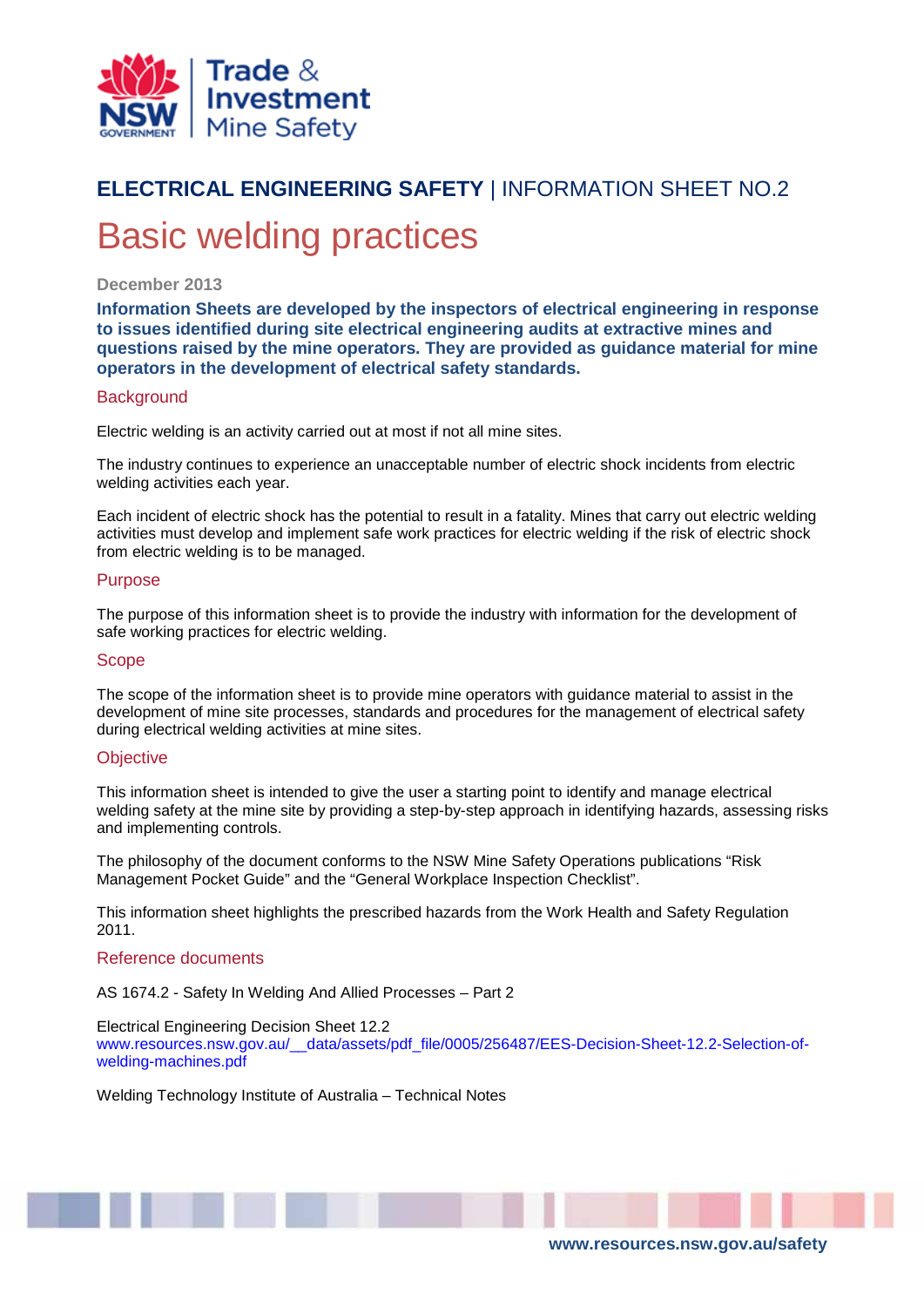#### **Definitions**

**Welder:** A person who performs welding (including tack welding) or cutting operations.

**Welding machine:** A device that supplies welding current and has output characteristics that are suitable for arc welding or allied processes.

# **Classification of welding areas (environment)**

#### Welding categories at a mine site:

All electric welding areas at a mine should be managed as Category C unless a detailed and documented risk assessment, carried out by the mine, has determined the work area can be reclassified.

It is unlikely that a Category A environment will exist at a mine site.

**Category C** environments are those where the risk of an electric shock or electrocution by arc welding is greatly increased due to reduced body impedance of the welder (clothing damp due to moisture or perspiration) and there is a significant risk of the welder contacting the work piece or other parts of the welding circuit.

Category C environments include, but are not limited to, trenches, underground welding tasks, splash zones, wet work areas or where the ambient temperature is 32 $^{\rm o}$ C or greater.

**Category B** environments are those where there is a significant risk of the welder contacting the work piece or other parts of the welding circuit and where the ambient temperature is less than  $32^{\circ}$ C (reduced likelihood of clothing being damp due to moisture or perspiration) and:

- a) freedom of movement is restricted, so that an operator is forced to perform welding activities in a cramped position (e.g. kneeling, sitting, lying), with physical contact with conductive parts (e.g., the work piece); or
- b) there is a high risk of accidental or unavoidable contact by the operator with conductive element, which may or may not be in a confined space as defined in AS/NZS 2865.

In Category B environments it is recognised that there is an increased risk of electric shock and include general fabrication activities, large work pieces, steel structures, inside pressure vessels, processing tanks and conductive confined spaces. Under some conditions, e.g. hot weather and/or working in direct sun light, a category B environment could become a category C environment.

**Category A** environments are environments where:

- a) the risk of an electric shock or electrocution by arc welding is low;
- b) normal work practice is used; and
- c) it is not possible for a welder or any other worker to be in contact with the work piece, in the event of being in contact with a live part of the welding circuit.

Category A environments require considerable effort to insulate the welder and others from the work piece. The type of work would typically be bench-top welding where the work piece is small and /or is a repetitive operation in an area such as a workshop. Under some conditions a category A environment could become a category B environment. E.g. change of weather conditions – cool at start (in the morning) and increased temperature during the day causing the welder to sweat freely.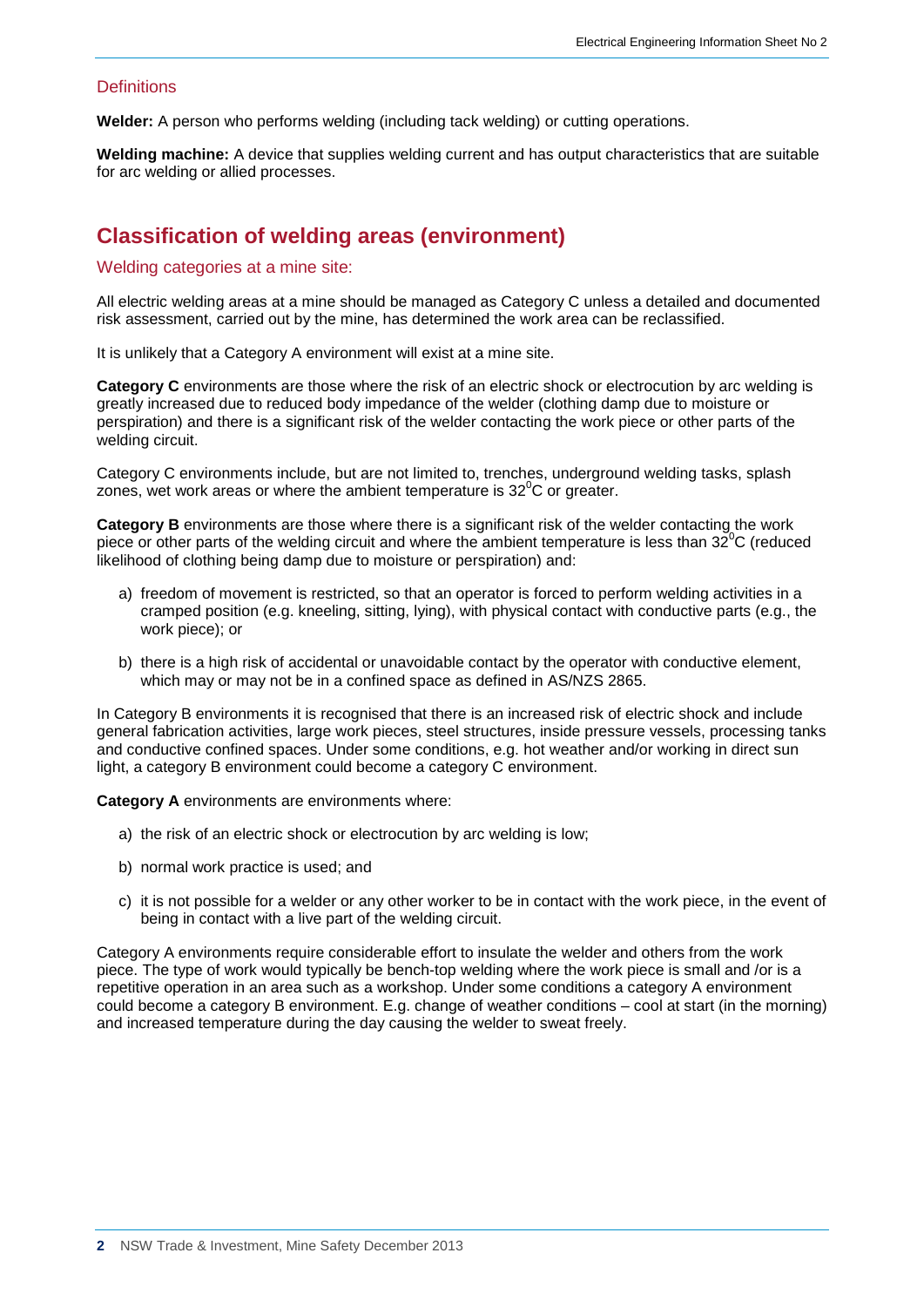# **Hazards**

The hazards associated with electric welding are to be identified using a detailed and documented risk assessment process. Risk assessment team members should include personnel with experience and skills that will contribute to the outcome of the assessment, i.e. electrical engineer, OH&S representative, electrician, welder, mechanical engineer, observer.

The development of standards and procedures for the management of electric welding should include the actions and controls identified during the risk assessment.

In accordance with AS1674.2, observers are to be used where electric welding is carried out in damp or wet and areas and areas classified as confined space.

General hazards that personnel could be exposed to during electric welding activities are detailed in the table below.

### **Hazards to consider for Category B areas**

Electric shock from the power supply equipment and cables

Electric shock from the welding machine output power – The electrode and work piece are to be regarded as electrically alive

Radiation burns to eye or body from welding arcs.

Asphyxiation or illness – due to inhalation of gasses created during welding

Fall while working at heights

Eye injury due to flying materials

Slips trips and falls around work site

Fire to the surrounding environment

Burns – due to heating of work piece, weld spatter, hot molten material or ignition of clothing.

#### **Additional hazards to consider for Category C areas (includes CAT B hazards)**

Electric shock – Increased perspiration resulting in lower body electric resistance

Electric shock – Welder becoming part of the welding circuit

Electric shock – Work conducted in damp or wet area

Electric shock – Work conducted in a confined space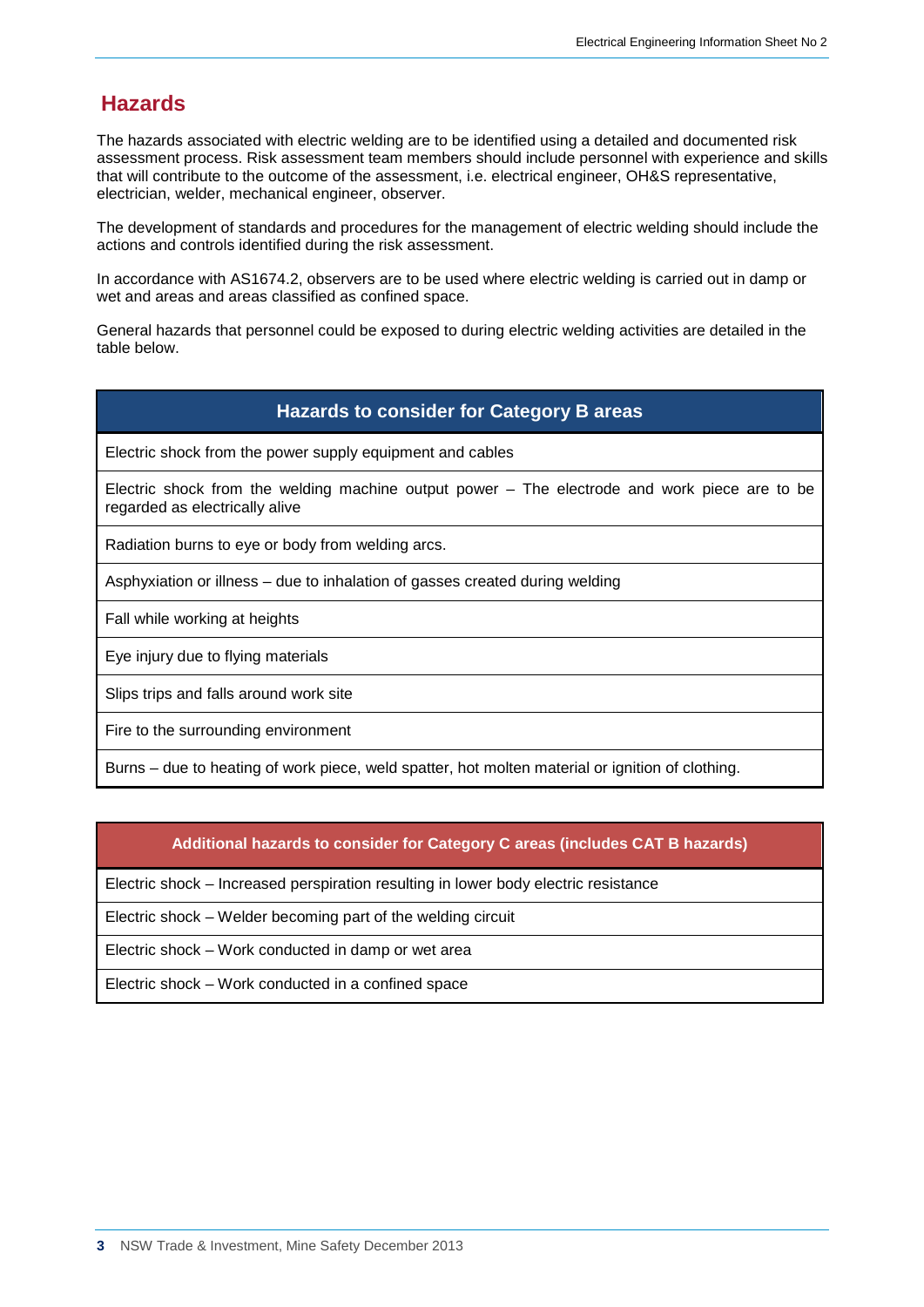# **Electric welding competencies**

### **Welders**

Welders should be competent in electric welding. The competency requirements for personnel to carry out electric welding should be established and documented by the mine to include:

#### **Qualifications**

The qualification requirements of personnel to carry out electric welding should be specified by the mine. The qualifications applicable to electric welding are those provided by a recognised training provider, i.e. TAFE, Welding Technology Institute of Australia.

#### Knowledge

Welders should have first aid training and an understanding of electrical safety to minimise the hazards associated with electric welding that includes:

- How electric shocks are received while conducting electric welding
- The conditions that increase or decrease the severity of electric shocks
- The dangers of stray welding currents and how to avoid them
- The various types of Hazard Reduction Devices available
- The application of the Hazard Reduction Devices
- Danger in the use of multiple welding machines working in close proximity
- Danger in the use of generator welding machines fitted with multiple voltage outputs

#### **Skills**

The welder should have the skills required to safely carry out the task. The skills should be obtained through and from a suitably qualified training provider. The skills of a welder, in conjunction with the welder's experience, should be reviewed by the mine operator to determine the suitability of the person to perform the task.

#### **Experience**

The work experience of a welder should be reviewed by the mine operator and used to determine the ability of personnel to carry out the task, particularly where specialised work is to be performed, i.e. pressure vessel welding, structural welding.

### **Authorisation**

Electric welding activities should be restricted to personnel that have appropriate competencies. Personnel that have been assessed as possessing the required competencies should be issued with a written authorisation by the mine operator to carry out those tasks.

### **Observer**

An observer is required where electric welding is carried out in damp or wet areas and/or confined space. An observer is to be trained in electrical welding hazards and is to be competent to:

- implement control measures during the welding activity
- implement control measures in an emergency
- rescue the welder carrying out the welding activity, if necessary (including CPR).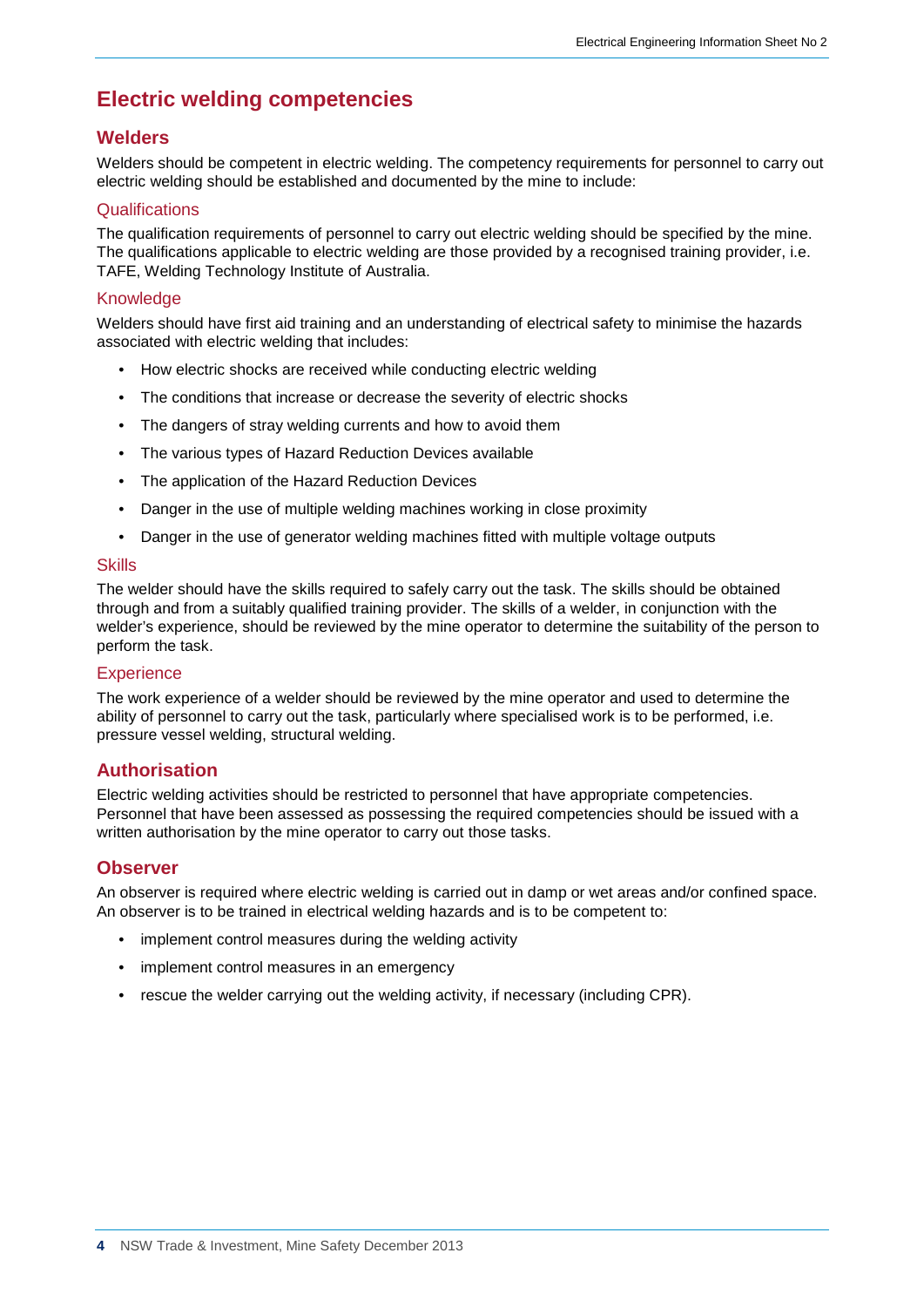# **Equipment and requirements**

#### Considerations for safe welding

## **Considerations for Category B areas**

D.C. welding machines used in preference to A.C. welding machines

Power supply protected by an RCD.

Ventilated work place.

Welding equipment that has current inspections

Clean and dry work area

Fit for purpose PPE

Arc barrier screen(s)

Welding equipment in good condition

Welding machine fitted with a Hazard Reduction Device–HRD (VRD, ZRID or equivalent or Hand piece trigger switch fitted to MIG and similar type welding machines)

Equipment required for confined spaces – includes confined space permit (Refer AS2865), hot work permit, an observer, rescue equipment and a Welding Safety Switch in the electrode lead.

Use of type A electrode holder / Isolator style electrode holder.

Insulation material – rubber mats, duckboards etc.

Welding machines with 240 volt outlets are used with consideration to safety issues detailed in Technical Reference EES 013.

# **Additional considerations for Category C areas (includes CAT B hazards)**

Equipment required for confined space work – including an observer, rescue equipment, ventilation fan to cool the welder, gas detection equipment (flammable gas, deficiency of oxygen etc.)

Safety equipment required for damp and wet work areas – includes an observer, Welding Safety Switch in the electrode lead, insulation material, duck boards, tarpaulins (or equivalent).

Dry change of clothes, gloves and foot ware for the welder.

For confined space welding – ventilation fan for air quality and to cool the welder.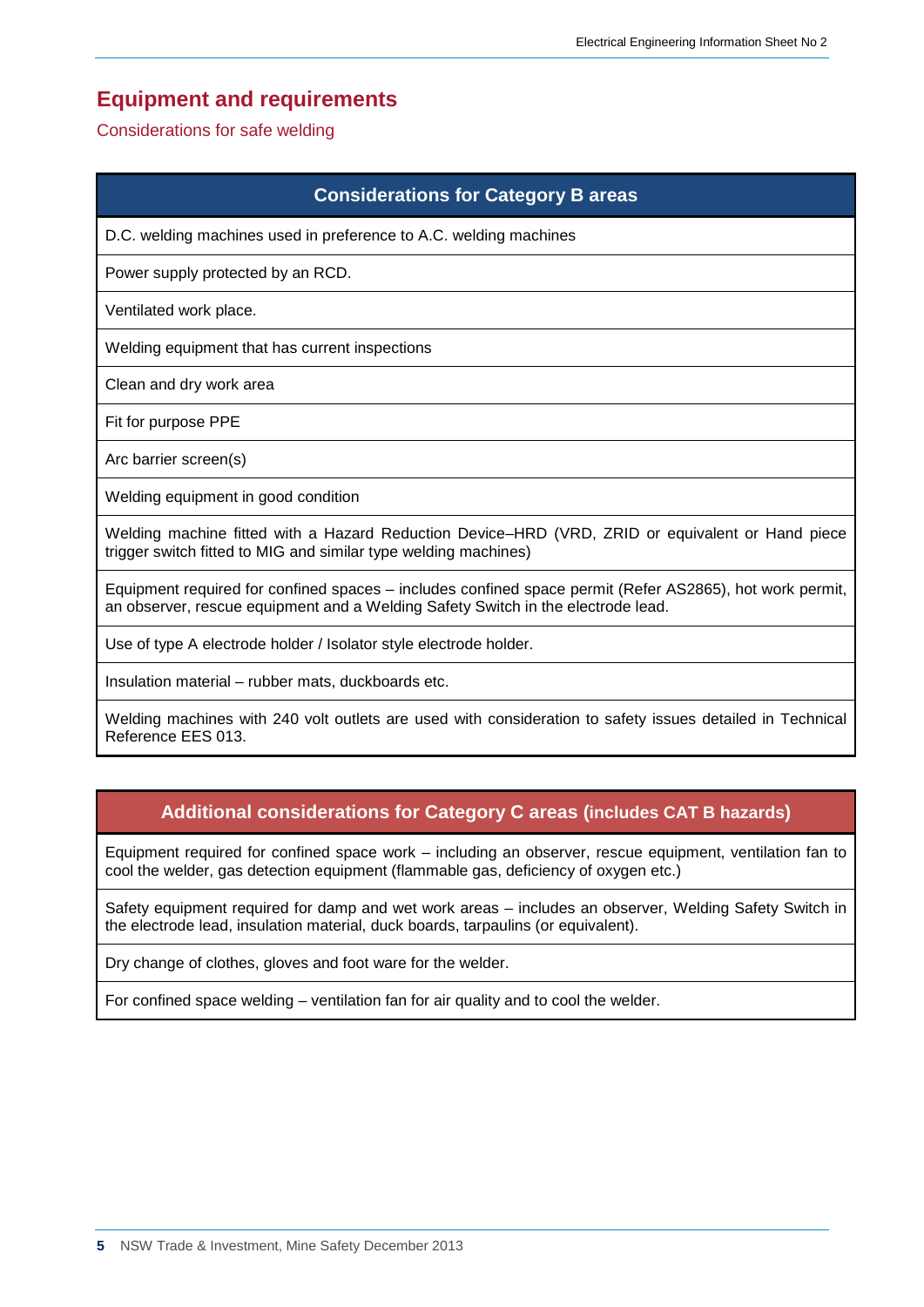# **Electric welding preparation steps**

## **Preparation steps – Category B areas**

Welder to be dressed in dry fire resistant clothing that covers the legs and arms.

Welder has steel cap rubber soled safety footwear. The steel cap of the footwear is to be totally covered.

Welding gloves are to be in good condition, dry and fitted to both hands.

Leads and components (electrode holders, cable connectors and earth clamps etc.) have been inspected for damage. Damaged leads and components not to be used, but tagged out of service and removed for repair or discarded.

Leather cushions, rubber matting, wooden duckboards or other means will be used to insulate the welder from any damp floor areas any exposed parts of the work piece.

Where necessary, welding arc screen(s) are in position.

The welding machine is fitted with a Hazard Reduction Device.

If a VRD is fitted, test the VRD for correct operation.

Check correct operation of the VRD by voltmeter and/or indicator lights – ex. GREEN (reduced voltage output) RED (full voltage output).

Welding machine is powered from an outlet protected by a 30 milliamp RCD.

The welding machine is to have an "S" in a square on the nameplate to identify compliance with AS 60974.1. If the marking is not on the nameplate, the application of the welding machine should be reassessed.

For confined space welding activities – A permit for confined space entry is required.

An observer is to be present for confined space and/or wet area tasks.

Where required, apply a Hot Work Permit

# **Additional preparation steps – Category C areas (includes CAT B hazards)**

The work piece is to be isolated and tagged and locked out, Note: The work piece is the equipment that is to be welded.

Check leads for correct size and lengths i.e. to control risk of excess voltage drop.

Where an observer is required, the power supply to the electrode lead is to be de-energised before an electrode is changed, ie. Operate the electrode lead welding safety switch to off position.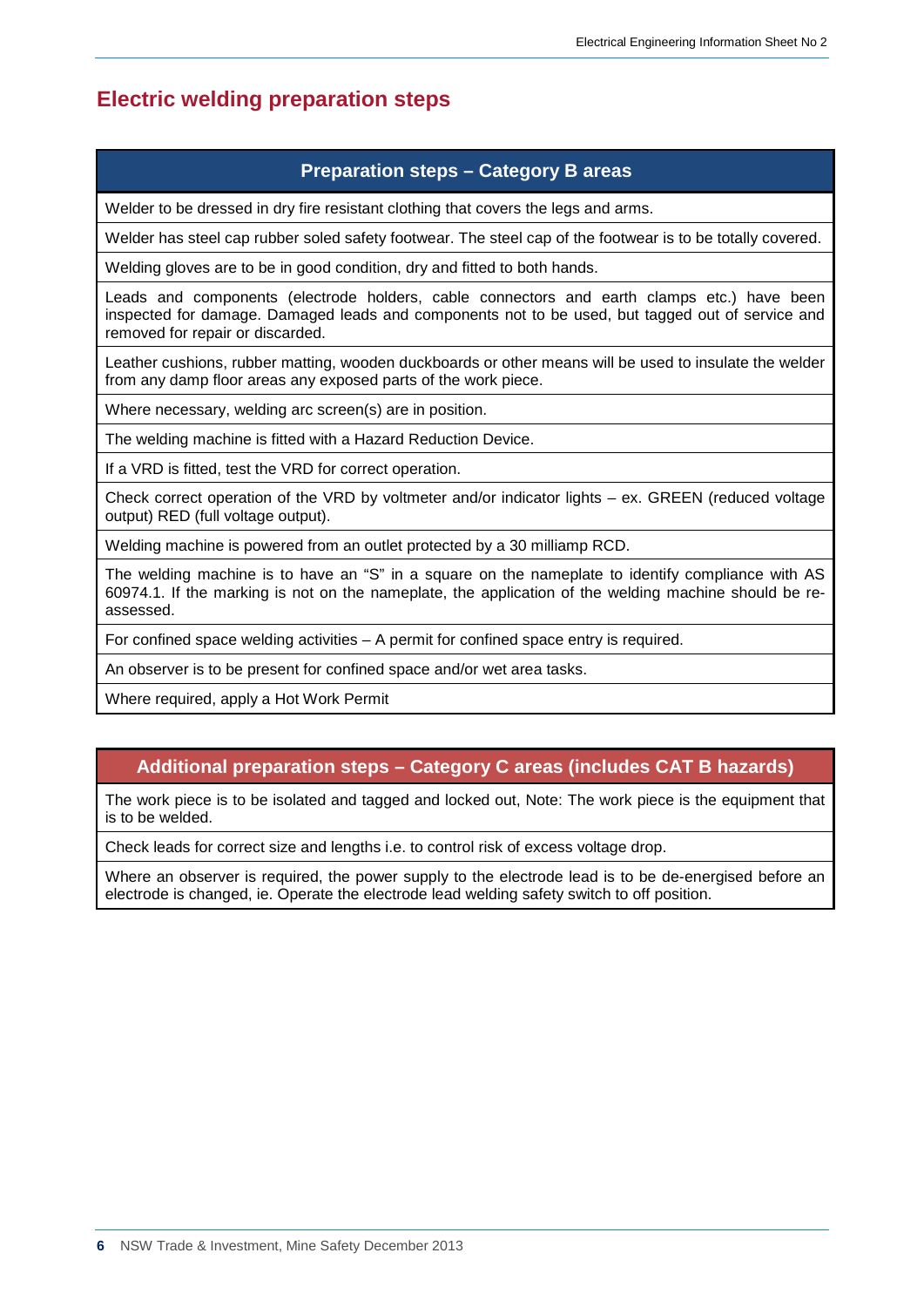# **Electric welding process steps**

## **Process steps – Category B areas**

The work return lead is to be connected to the work piece by a suitable attachment. e.g. work lead clamp

The work area is to be kept tidy & free from tangled leads, discarded off-cuts & electrode stubs

Welding gloves that are clean, dry and in good condition are to be worn whilst welding activities occur and while changing electrodes.

Insulation rubber mats and / or duck boards to be positioned to insulate the welder from the work piece.

While tacking two pieces together, the arc is to be struck on the piece connected to the work lead. Any material being welded to the work piece should be supported by a system that prevents persons from receiving an electric shock. This may require the use of a jumper lead or fly lead.

The electrode holder or gun is not to be placed on the work piece where it may short circuit, but placed in an area isolated from the work piece.

Before replacing electrodes the power to the electrode should be removed.

The electric power supply to the welding machine is to be switched off and the disused electrode removed from the electrode holder:

- before the welder leaves the work area, or
- when ever the leads have to be moved.

At completion of work, clean up area and store welding equipment away. Report any defects to supervisor.

If an operator or other person experiences an electric shock the supervisor is to be informed and electric shock protocol is to be enacted.

# **Additional process steps – Category C areas (includes CAT B hazards)**

Welding gloves are to be clean, dry and in good condition to minimise the risk of electric shock.

If the gloves and clothing become damp through perspiration or water, replace the gloves and clothing with dry PPE.

Where required, insulation rubber mats and / or duck boards to be positioned to insulate the welder from the work piece.

For confined space work, use a fan, or similar system, to keep the welder cool and area well ventilated.

Position the observer at Welding Safety Switch and maintain observation vigilance on the welder.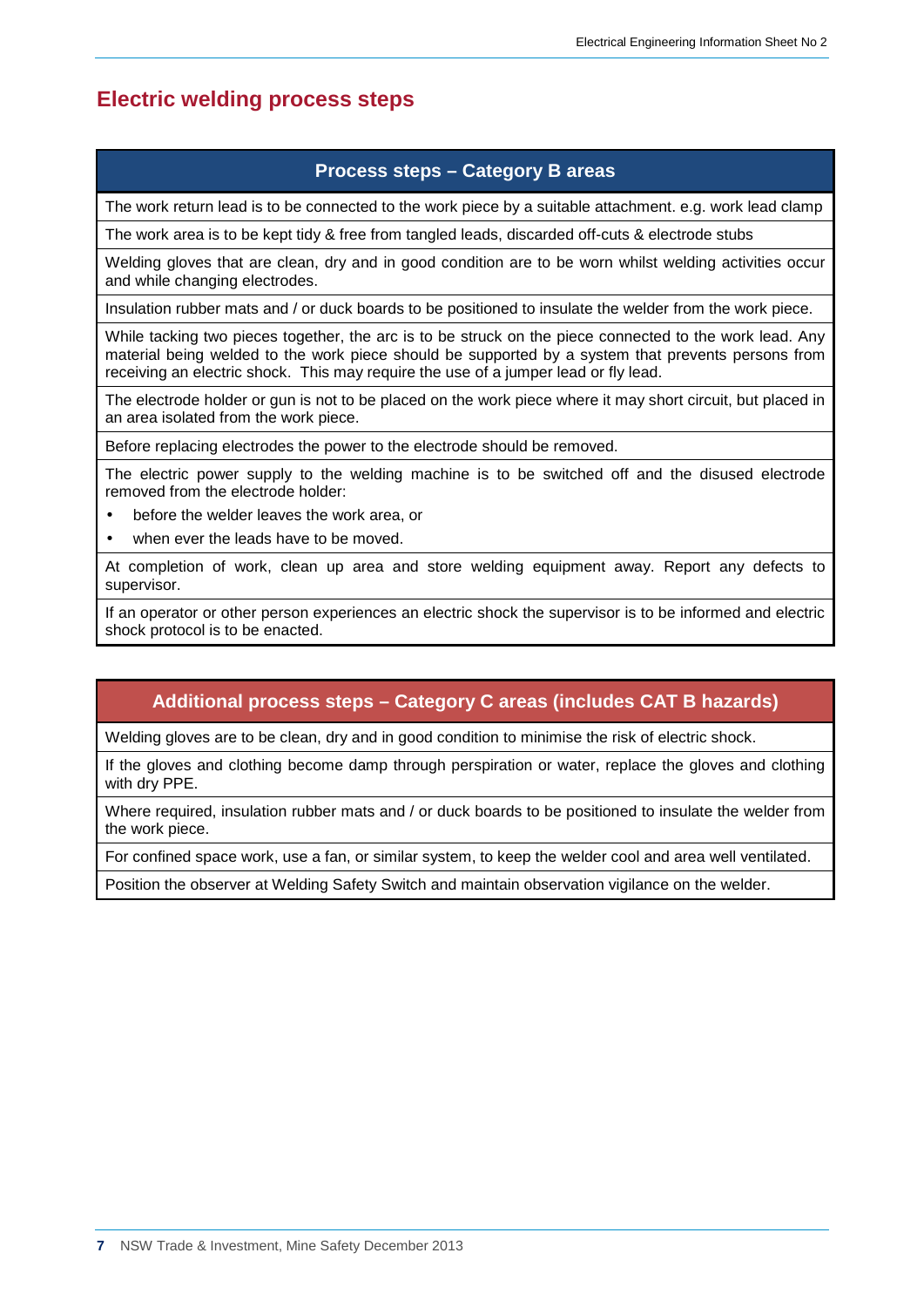# **Electrical hazard awareness pre-use checklist for competent electric arc welder**

**Note:** If any answer is No or N, controls are to be put in place for that hazard to provide electrical safety for personnel.

| <b>Hazard</b>                                                                                                                                                                                                                                                                      | Does it comply<br>(Y/N) | If it does not comply $(N)$ –<br>what controls have been put in place                                                                                    |
|------------------------------------------------------------------------------------------------------------------------------------------------------------------------------------------------------------------------------------------------------------------------------------|-------------------------|----------------------------------------------------------------------------------------------------------------------------------------------------------|
| Has the person undertaking the<br>welding activity been authorised at<br>the mine?                                                                                                                                                                                                 |                         | Review persons competencies and<br>authorisation issued by the mine manager<br>for the electric welding work at the mine.                                |
| Is the work area clean and tidy $-$<br>clear of rags, diesel, oil or other<br>combustible materials?                                                                                                                                                                               |                         | Consideration should be given to the<br>controls require to prevent a fire to include<br>removal of combustible material, use of<br>protection covering. |
| Is there a fire extinguisher, with a<br>current test tag, in close proximity<br>and fit for purpose - can it be used on<br>electrical fires and is it in good<br>working order and the person who<br>would use the extinguisher been<br>trained in the use of the<br>extinguisher? |                         | Job should not proceed until suitable and<br>operational fire extinguisher is available at<br>the work site.                                             |
| Is all PPE to be used for the welding<br>job (gloves, welding shield, safety<br>shoes, clothing that covers arms and<br>legs) in good condition and not damp<br>/ wet?                                                                                                             |                         | Job should not proceed until suitable PPE<br>is available, worn and remains in a dry<br>state.                                                           |
| Does a visual inspection show the<br>welding machine to be in good<br>condition - are all covers in place<br>and not broken (can live electrical<br>parts to be touched)?                                                                                                          |                         | Job should not proceed until the electric<br>welding equipment provides protection<br>against personnel contacting any live<br>electrical circuit.       |
| Is the output of the welding machine<br>DC?                                                                                                                                                                                                                                        |                         | DC is the preferred output of a welding<br>machine as DC has been shown to be a<br>safer energy source.                                                  |
| Are the welding leads safe to use -<br>are there any breaks or bare sections<br>in the insulation (including the<br>attachments) that will allow live<br>conductors to be touched?                                                                                                 |                         | Control should include the replacement of<br>any damaged welding lead. Control <b>should</b><br>not include temporary repairs.                           |
| Are the welding leads safe to use -<br>do the leads have a current test tag<br>updated in the last 3 months?                                                                                                                                                                       |                         | Job should not proceed until the leads have<br>been tested and tagged.                                                                                   |
| Is the electrode holder safe to use -<br>is the insulation on the handle in<br>place and undamaged so that live<br>parts cannot be touched?                                                                                                                                        |                         | Job should not proceed until the electrode<br>holder is replaced.                                                                                        |
| Is the work clamp safe to use - is the<br>braiding across the clamp in place, in<br>good condition and in making good<br>electrical connection?                                                                                                                                    |                         | Job should not proceed until the work<br>clamp is replaced.                                                                                              |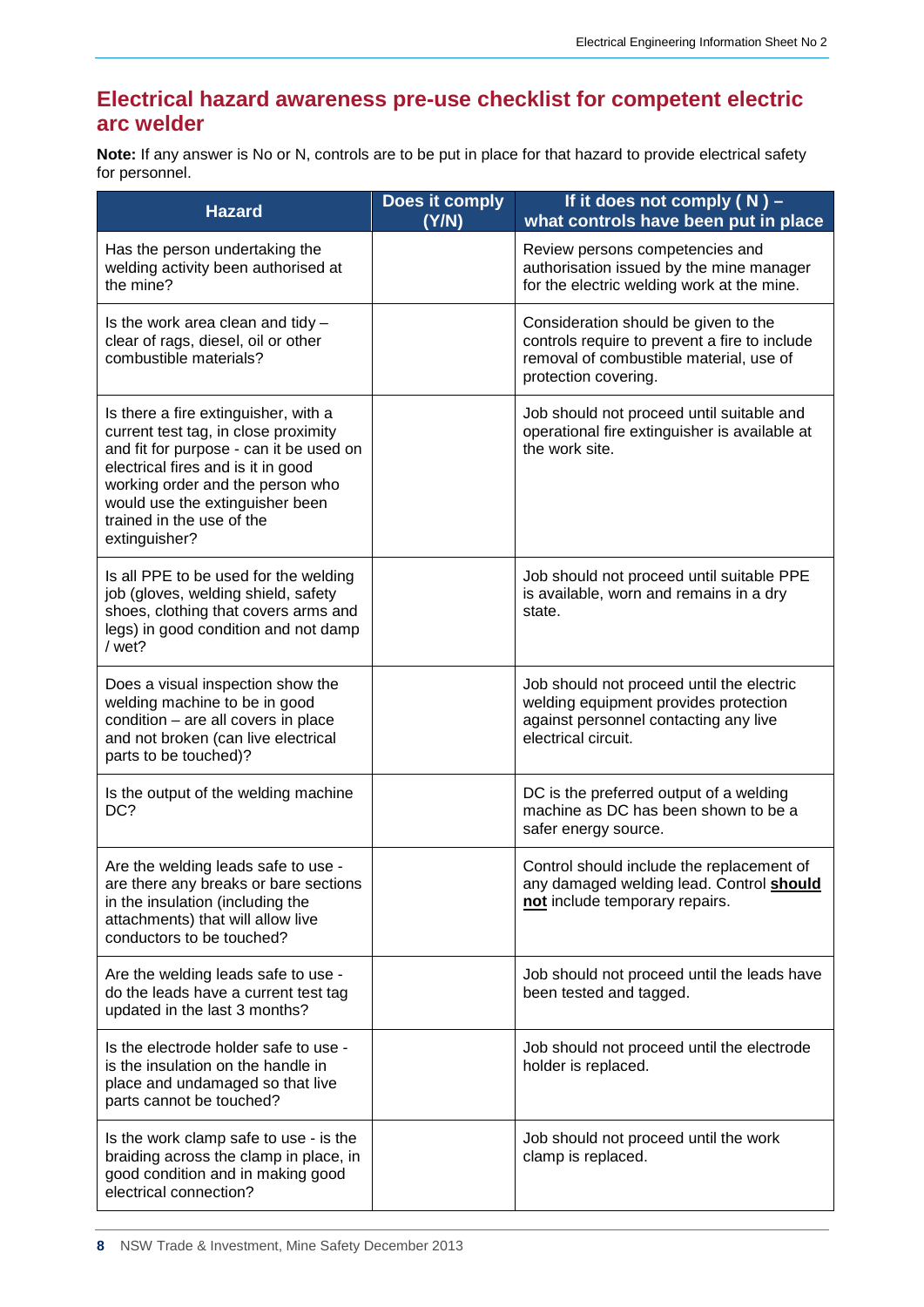| <b>Hazard</b>                                                                                                                                                                                                                                                         | Does it comply<br>(Y/N) | If it does not comply $(N)$ –<br>what controls have been put in place                                                                                                                                                      |
|-----------------------------------------------------------------------------------------------------------------------------------------------------------------------------------------------------------------------------------------------------------------------|-------------------------|----------------------------------------------------------------------------------------------------------------------------------------------------------------------------------------------------------------------------|
| Is the work clamp safe to use - does<br>the work clamp have good clamping<br>force?                                                                                                                                                                                   |                         | Job should not proceed until the work<br>clamp is replaced.                                                                                                                                                                |
| Is the work clamp safe to use - are all<br>connections tight and in good<br>condition - no hot joints on the lead<br>connection point, clamp spring and<br>centre pin?                                                                                                |                         | Job should not proceed until the work<br>clamp is replaced.                                                                                                                                                                |
| Is the Hazard Reduction Device<br>working on the welding machine:<br>For a stick welding machine does the                                                                                                                                                             |                         | Job should not proceed until the HRD is<br>repaired or replaced.                                                                                                                                                           |
| Voltage Reduction Device have<br>indication on the face panel of the<br>welding machine showing it is in<br>good working order (light indicator or<br>voltmeter showing below 30 volts)?<br>or<br>For a MIG welding machine does<br>trigger switch operate correctly? |                         |                                                                                                                                                                                                                            |
| If the welding machine supply lead<br>plugs into a socket outlet, does the<br>supply lead have a current test tag?                                                                                                                                                    |                         | Job should not proceed until the lead has<br>been tested and tagged.                                                                                                                                                       |
| Does the welding machine have a<br>tag showing that it has been tested to<br>comply to AS1674.2 (i.e. insulation<br>resistance, earthing resistance and<br>HRD tested):                                                                                               |                         | Job should not proceed until the welding<br>machine has been tested and tagged.                                                                                                                                            |
| In the last 3 months where the<br>welding machine plugs into a socket<br>outlet<br>or<br>In the last 12 months where the<br>welding machine is hard wired to the<br>power supply?                                                                                     |                         |                                                                                                                                                                                                                            |
| Has the work area been made safe<br>for people who may be in the area of<br>work:                                                                                                                                                                                     |                         | Job should not proceed until the area has<br>been prepared to protect personnel in the<br>immediate area.                                                                                                                  |
| If you are in the workshop have<br>effective welding screens been put in<br>place                                                                                                                                                                                     |                         |                                                                                                                                                                                                                            |
| If working outside the workshop has<br>warning tape and signage been<br>installed?                                                                                                                                                                                    |                         |                                                                                                                                                                                                                            |
| If the welding is outside the workshop<br>and it looks like starting to rain will<br>the welding job be stopped?                                                                                                                                                      |                         | Electric welding should not be performed<br>outdoors in rainy conditions. If rain is<br>eminent, power supply to welding<br>equipment should be removed and actions<br>taken to protect the equipment against the<br>rain. |